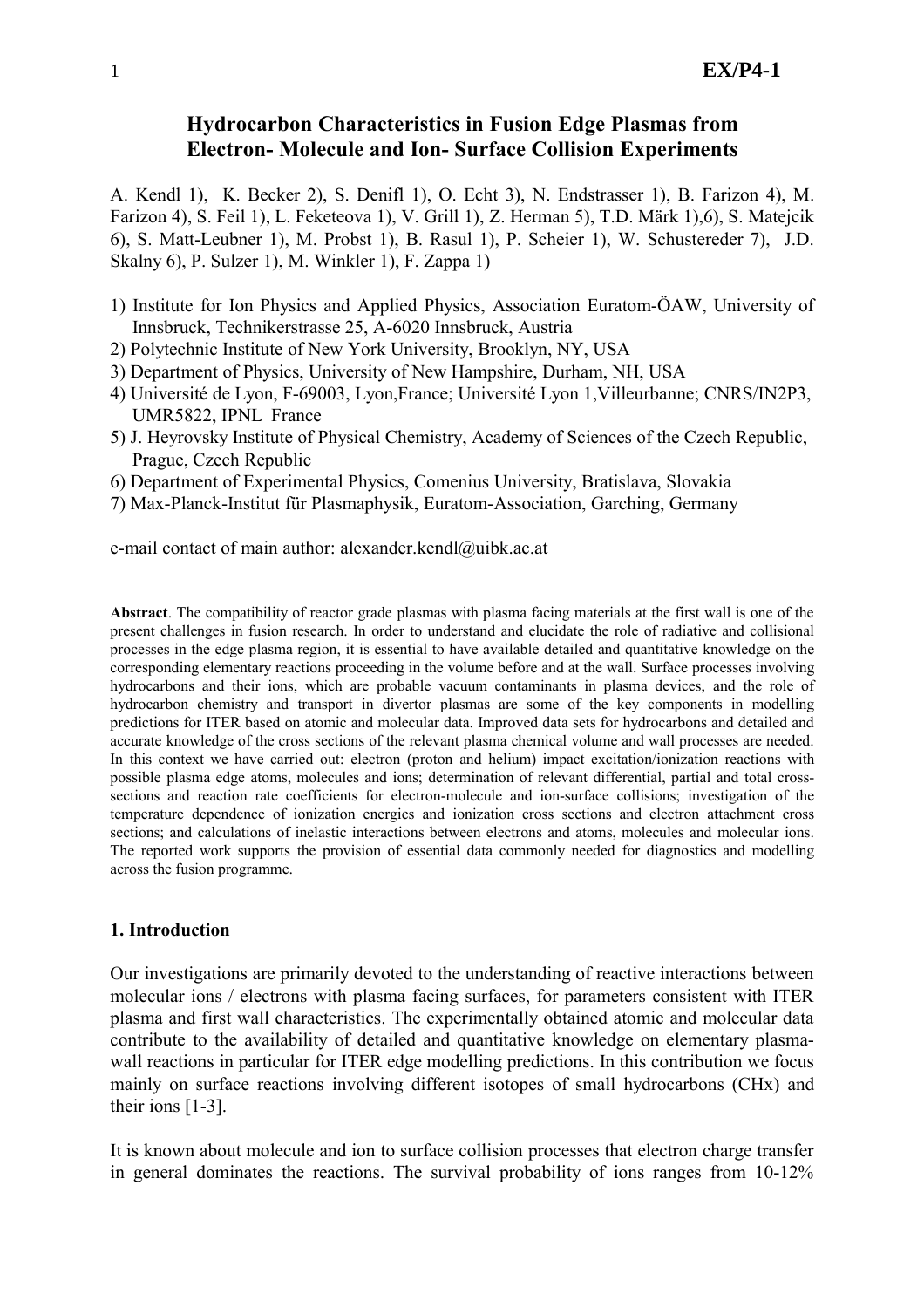percent down to less than 0.05% (see results in ref.[13], Fig. 5). In analogy to collisioninduced dissociation in the gas phase, the internal energy deposition scales with the collision energy, but the distribution of internal energies is relatively narrow  $\sim$  4eV FWHM). The efficiency of translational to vibrational energy transfer depends on the nature of the projectile and the surface, and amounts for example to around 30% for clean crystal surfaces and around 6% for hydrocarbon covered surfaces. The degree of inelasticity can vary with the projectile energy, normally in the range of 30-50%. The resulting velocity distributions can indicate if dissociation takes place at the surface or after scattering. In the context of fusion plasma-wall interactions we are thus interested to examine how this phenomenology changes for ITERrelevant surfaces made of beryllium (Be, on first wall), carbon fibre composites (CFC, on strike points) and tungsten (W, on rest of divertor surface). Also material transfer processes like sputtering can be observed qualitatively and how yields of ionized sputter products change with surface coverage by impurities.

#### **2. Experimental facilities**

The major experimental facility for ion-surface reactions in use at University of Innsbruck is the BESTOF apparatus (**B**-sector, **E**-field, **S**urface and **T**ime **O**f **F**light) described in detail in Refs. [4,5]. Projectile ions are produced in a Nier-type electron impact ion source operated at pressures of about 10−5 Torr. The ions produced are extracted from the ion source region and accelerated to 3 keV for mass and energy analysis by a double-focusing two-sector-field mass spectrometer. After passing the mass spectrometer exit slit, the ions are refocused by an Einzel lens and decelerated to the required incident energy before interacting with the target surface. Shielding the target area with conical shield plates minimized field penetration effects. The incident impact angle of the projectile ions was kept at 45° and the scattering angle (defined as a deflection from the incident beam direction) was fixed at 91°. The incident energy of ions impacting on the surface is defined by the potential difference between the ion source and the surface. The energy spread of the primary ion beam can be determined by measuring the (reflected) total ion signal as a function of surface potential. The energy resolutions (FWHM) of the of primary beam usually is determined around 1 eV, while the ion currents are around 100 - 500 nA, respectively, focused on a spot of roughly 2mm². A fraction of the product ions formed at the surface exit the shielded chamber through a 1mm diameter orifice. The ions are then subjected to a pulsed deflection-and-acceleration field that initiated the time-of-flight analysis of the ions. The second mass analyzer is a linear time-of-flight mass spectrometer with a flight tube of about 80cm length. The mass selected ions are detected by a double-stage multi-channel plate, connected to a multi-channel scaler (time resolution of 8 ns per channel) and a computer. The product ion intensities are obtained by integration of the recorded signals. The relative abundance of the product ions as a function of the incident projectile ion energy (collision-energy resolved mass spectra, CERMS curves) give insight into the characteristical interaction properties of an ion-surface combination, i.e., surface-induced dissociation (SID), charge exchange reactions (CER) and surface-induced reactions (SIR).

Material analysis is further carried out ex-situ at collaborating laboratories, for example by means of Rutherford back scattering (RBS) for the nondestructive, quantitative analysis of elementary surface composition and nuclear reactions analysis (NRA) for the determination of deuterium content in the SAK apparatus at IPP Garching. The content of deuterium in surface materials measured in SAK allows the calculation of the sticking coefficients when compared to the projectile beam intensity of BESTOF.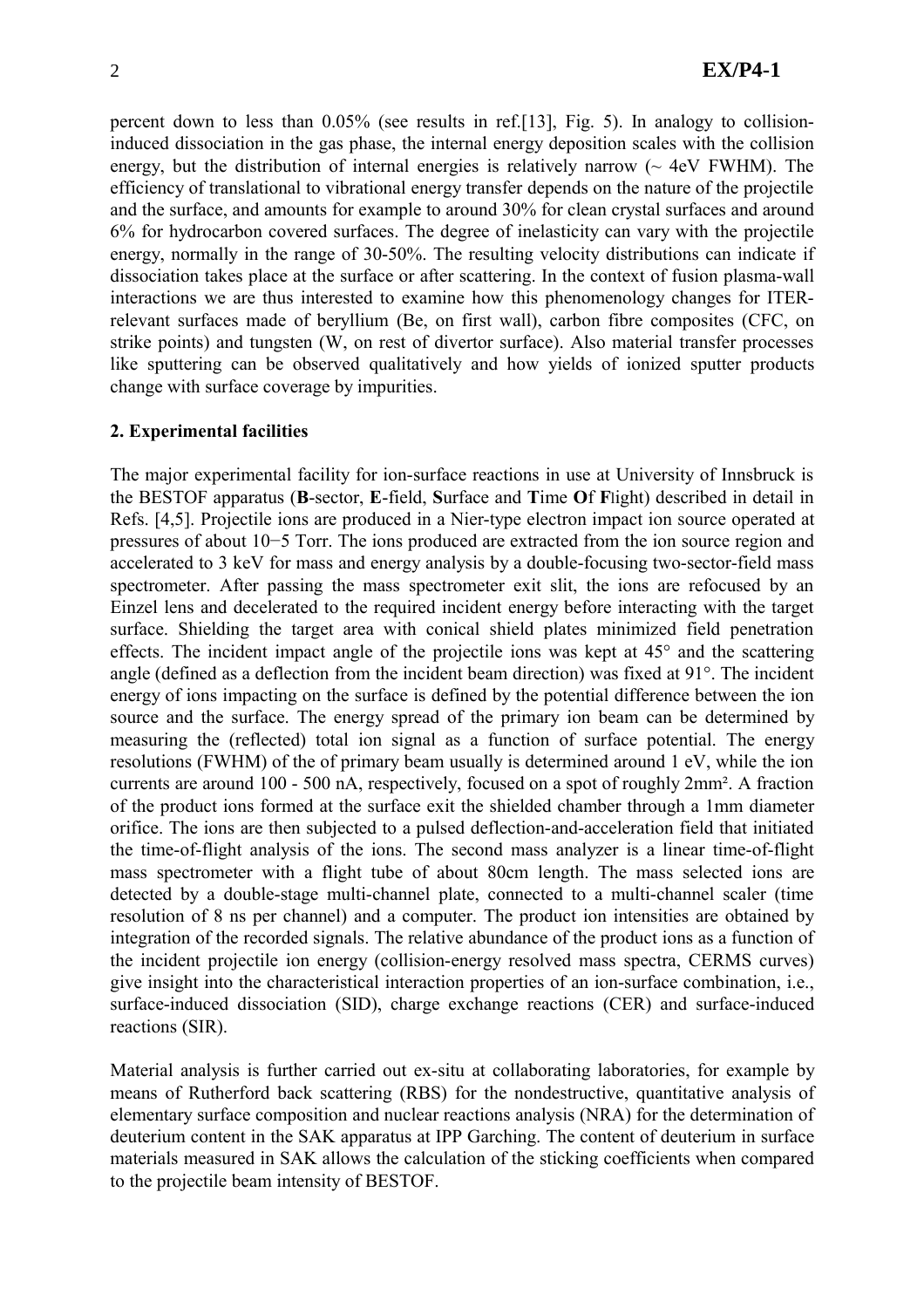

*Fig. 1: BESTOF mass spectrometer for ion/molecule-surface interaction experiments.*

The apparatus used in the total ionization cross-section is a double focusing two-sector-field mass spectrometer of reversed geometry with a Nier-type electron-impact ion source and has been described in detail in earlier publications [6-8]. A stagnant target gas is crossed by a well-characterized magnetically collimated electron beam with a FWHM energy spread of  $\sim$ 0.5 eV. Product ions are extracted from the ion source by a strong homogeneous electric field (3 kV/m) generated with a repeller (located in the back of the ion source) and lenses that are part of the front side of the interaction region of the electron beam and the neutral molecules. They are then accelerated to 3 kV before entering the analyzing part of the mass spectrometer through a narrow entrance slit. The ions then pass two pairs of perpendicular deflection plates that allow the ion beam to be steered in the y- and z-direction. These deflection plates are used in cross section measurements to sweep the extracted ion beam across the entrance slit [8] and to integrate the detected ion signal. After passing through a magnetic sector field followed by an electric sector field, the ions are detected by a secondary electron multiplier operated in the pulse counting mode. The double focusing mass spectrometer corrects for the angular and spatial spreads of the starting points of the ions and for small variations in the kinetic energy within the deflection plane of the magnetic sector. The only way to compensate a velocity component perpendicular to the plane of the instrument (z-direction) is to apply a zdeflection voltage on a pair of plates right after the ion source. The ion yield, measured as a function of the z-deflection voltage, allows the determination of the kinetic energy distribution for a given fragment ion [6, 9-11].

#### **3. Ion-surface collisions of small hydrocarbon molecules**

Surface-induced dissociation (SID) properties of deuterated hydrocarbons impacting at incident energies in the range of about 0 to 100 eV on fusion relevant surfaces at roomtemperature are investigated. Sample surfaces of graphite, plasma-sprayed tungsten, tungsten films (43nm on stainless steel) and beryllium films (2.5µm on stainless steel) are exposed to a beam of mass-selected singly charged hydrocarbon ions, e.g.  $CD_x^+$  (x=2, 3, 4, 5), generated in a Nier-type electron impact ionization source.

Secondary ion mass spectra are recorded and secondary positively charged reaction products, formed upon the ion surface collisions with collision energies of up to 100eV, are monitored using the BESTOF linear time of flight mass spectrometer. Distinct changes in the survival probability of given projectile ions for different surfaces are observed by comparison of the spectra. At collision energies below about 5eV only inelastically scattered and reflected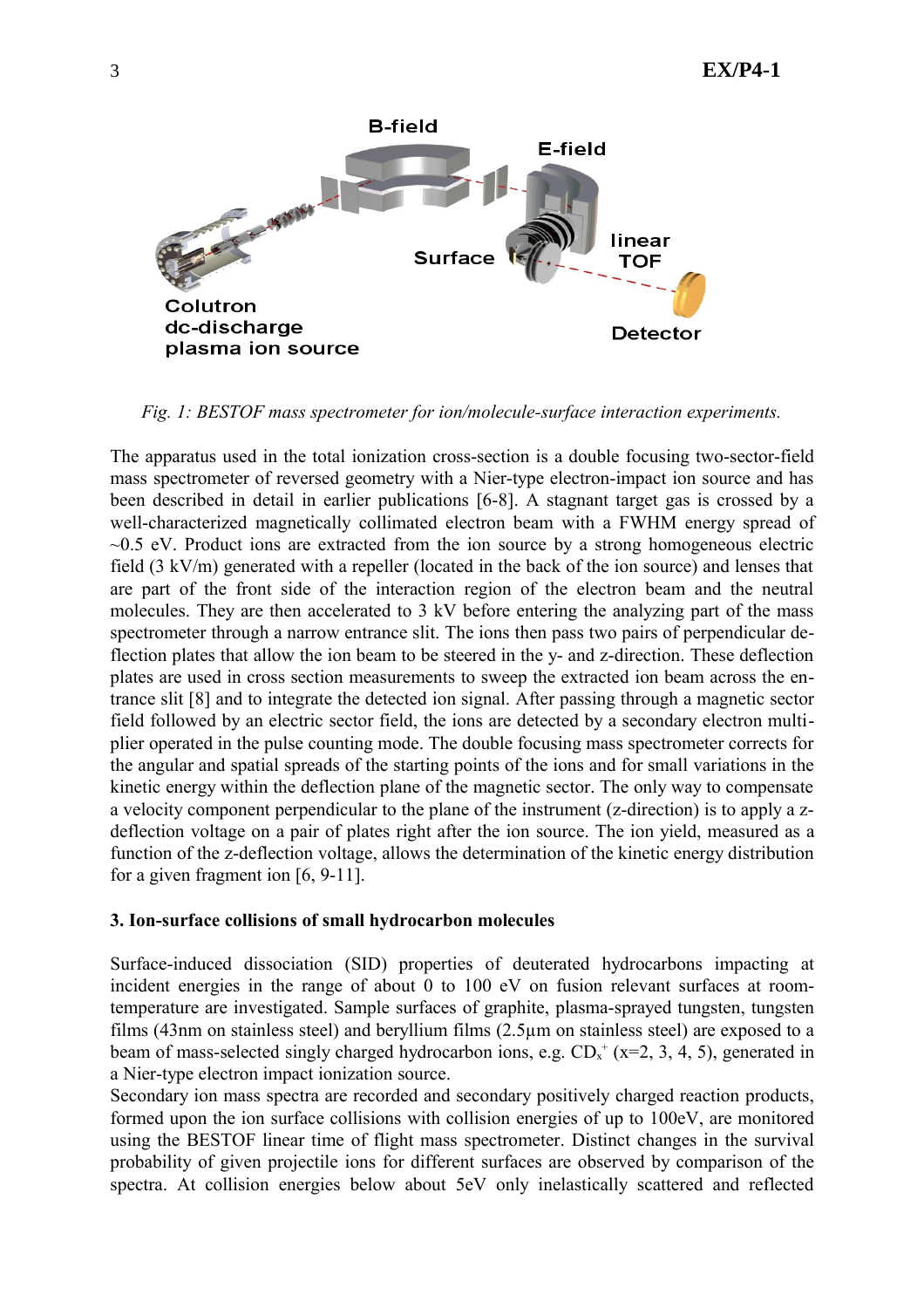projectile ions are observed. For higher collision energies, energy dependent fragmentation of primary ions, surface-induced reactions and sputtering of surface adsorbates are observed. One characteristic of measurements on Be is the much lower yield of positive ions, resulting in spectra with much higher background. We ascribe this to a much lower ion survival probability in the Be case.

In experiments carried out at the J.Heyrovsky Institute of Physical Chemistry on the scattering ion-surface beam apparatus EVA II,  $CD_3^+$ ,  $CD_4^+$  and  $CD_5^+$  colliding with room-temperature highly oriented pyrolytic graphite (HOPG) at incident energies 3-10eV were investigated by analysing secondary ion mass spectra, angular and translational energy distributions of product ions [12]. In collisions of  $CD_4^+$ , product ions  $CD_4^+$ ,  $CD_3^+$ ,  $CD_2H^+$ , and  $CD_4H^+$  were observed, indicating that the carbon surface was covered with hydrocarbons. At 10eV the survival probabilities of  $CD<sub>5</sub><sup>+</sup>$ ,  $CD<sub>4</sub><sup>+</sup>$ , and  $CD<sub>3</sub><sup>+</sup>$  were found to be about 12%, 0.3% and 0.1%, respectively, decreasing to zero with decreasing incident energy.

Translational energy distributions in measurements with  $CD<sub>5</sub><sup>+</sup>$ , measured at the same scattering angle, show that velocity distributions of inelastically scattered projectile ions and the fragment ions are the same: the assumption of unimolecular fragmentation after interaction with the surface is a good approximation even at low collision energies.

Further, collisions of slow ions C3Hn+ and C3Dn+ (n=2-8) with room temperature carbon surfaces were investigated with respect to mass spectra of product ions and the ion survival probability [13]. Collisions of slow hydrocarbon ions (3-10 eV) CD4\*+, CD5+, C2D4\*+, and C2H5+ with room temperature and heated tungsten surfaces have also been investigated [14].

# **4. Measurements and calculations of electron impact cross-sections of carbon compounds**

We have performed systematic studies on electron-impact ionization of several compounds and hydrocarbons, including the determination of total, partial and differential cross sections, from threshold up to an energy of 1000 eV [9-11,15]. Our experiments contribute to the understanding of the dissociative ionization process by measuring the amount of kinetic energy release (KER) with which the ionized fragments are formed. In the case of several fragments it is found that substantial energy is released by the ionization process. Apart from the total ionization cross section measurements, we have initiated and successfully carried out first studies on the temperature dependence of the ionization energy cross sections, using monochromatized electrons from a trochoidal electron monochromator (TEM). The Deutsch-Märk (DM) formalism for molecules has been extended to the calculation of electron-induced ionization cross-sections [16,17], including simple hydrocarbon ions and carbon compounds, and to the ionization of negatively charged molecules [18]. In addition, calculations on SiCl(n) and other relevant molecules and on the temperature dependence of cross sections have been started.

## **5. Reflection properties of hydrocarbon radicals on W and CFC**

The sticking coefficients of deuterium due to the collision of  $CD_2^+$  and  $CD_3^+$  ions on plasmasprayed tungsten (PSW) and carbon fibre composite (CFC) surfaces, that were cut from ASDEX Upgrade tiles, have been determined for ITER-relevant divertor particle energy ranges [19].

The incident energies employed ranged from about 0 up to 100eV with a narrow energy distribution of ~100meV FWHM. The BESTOF apparatus produces a very stable beam with a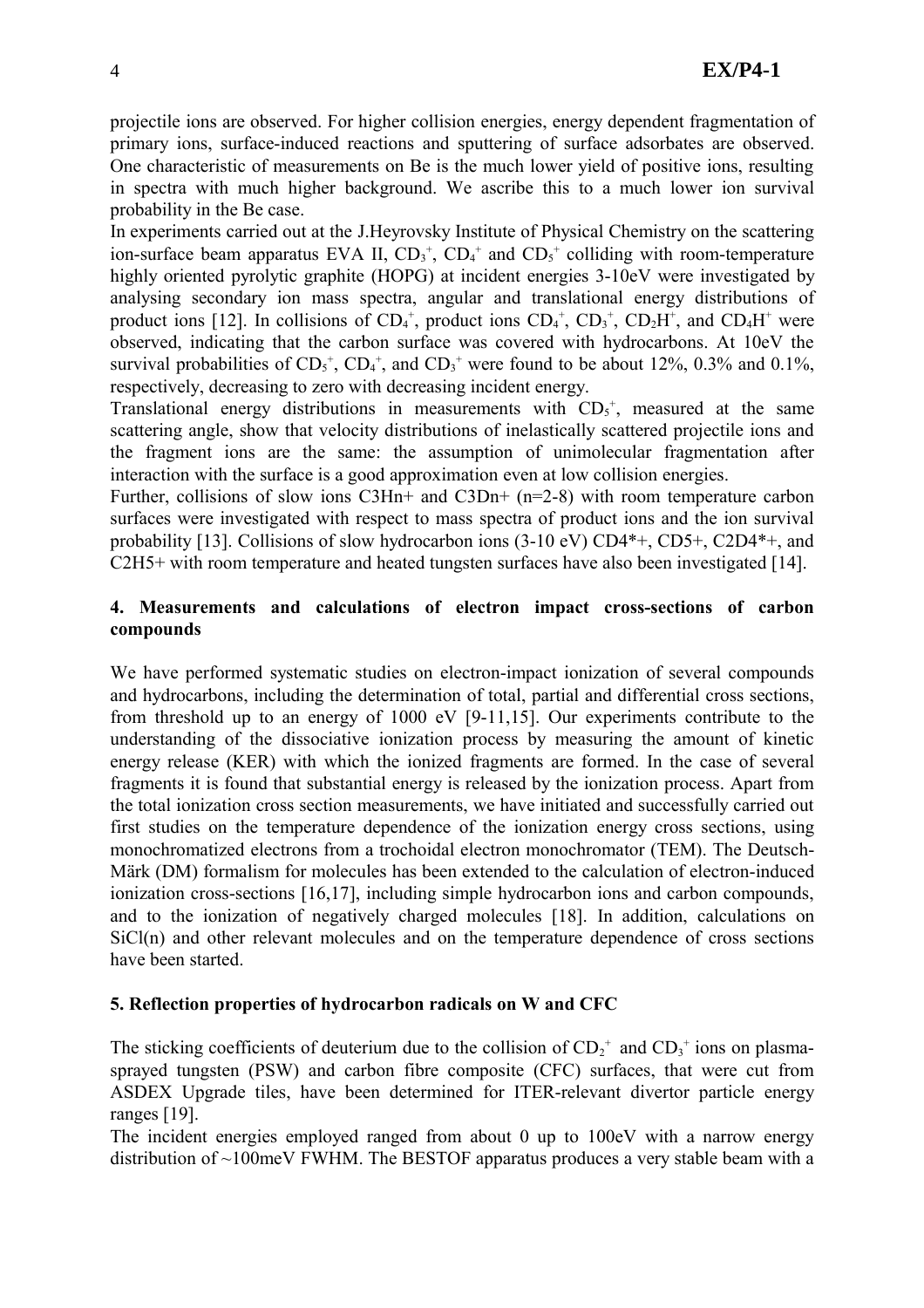D flux of  $\sim 10^{11}$  cm<sup>-2</sup>s<sup>-1</sup> and long time exposure. The targets had before undergone a preirradiation background analysis by NRA at SAK.

Results show an energy-dependent sticking coefficient *S* exhibiting its maximum at around 10 eV in case of  $CD_3$ <sup>+</sup> on PSW (*S* ~ 0.05-0.1) and around 30 eV for  $CD_2$ <sup>+</sup> on CFC (*S* ~ 0.1-0.4). Beyond this energy, the decrease in the sticking coefficient appears to be correlated to an increase in sputtering yields. It is found that the CFC surface retains deuterated compounds much more efficiently than plasma-sprayed tungsten [19].

### **6. Modeling of the formation of BeW compounds**

We performed studies on the suitability of quantum chemical codes for the extension of our energy and property database towards the inclusion of Be-W clusters of various sizes and geometries. For the calculations of Be-W clusters we found that the LANL2DZ basis set for W, together with the D95V basis set for Be provide a possible and balanced description of the system. This also means that we can use the same basis set that was used previously for W-O, W-C and W-H systems. For Be-only and Be-H compounds we performed test calculations with a much larger basis set. With such basis sets and other theoretical methods like coupled clusters we can get an idea of the importance of the multitude of the electronic states. This is important even if in the final potentials and simulations we will have to restrict ourselves to a single Born-Oppenheimer surface.

### **Appendix I: Acknowledgements**

This work, supported by the European Communities under the Contract of Association between EURATOM and the Austrian Academy of Sciences, and by the Associations EURATOM IPP CR and EURATOM CU, was carried out within the framework of the European Fusion Development Agreement. The views and opinions expressed herein do not necessarily reflect those of the European Commission.

## **Appendix II: References**

- [1] Z. HERMAN and T.D. MÄRK, Collisions of hydrocarbon ions of energies 10-50 eV with carbon surfaces: ion survival, dissociation, chemical reactions, scattering, Atomic and Plasma-Material Interaction Data for Fusion (APID Series), 14 (2008) 34-43
- [2] S. DENIFL, S. FEIL, M. WINKLER, M. PROBST, O. ECHT, S. MATT-LEUBNER, V. GRILL, P. SCHEIER, T.D. MÄRK, Electron impact ionization/dissociation of hydrocarbon molecules relevant to the edge plasma, Atomic and Plasma-Material Interaction Data for Fusion (APID Series), 14 (2008)1-11
- [3] S. MATEJCIK, M. STANO, E. VASEKOVA, S. DENIFL, J.D. SKALNY, T.D. MÄRK, Electron impact ionization to the constituents of the edge plasma: appearance energies and temperature effects, Atomic and Plasma-Material Interaction Data for Fusion (APID Series) 14 (2008) 12-19.
- [4] C. MAIR, T. FIEGELE, F. BIASIOLI, R. WÖRGÖTTER, V. GRILL, M. LEZIUS, T.D. MÄRK, "Surface-induced reactions of polyatomic-ions and cluster ions: insight into plasma-surface interactions", Plasma Source Sci. Technol. **8** (1999) 191
- [5] C. MAIR, T. FIEGELE, F. BIASIOLI, Z. HERMAN, T.D. MÄRK, "Surface-induced reactions of acetone cluster ions", J. Chem. Phys. **111** (1999) 2770